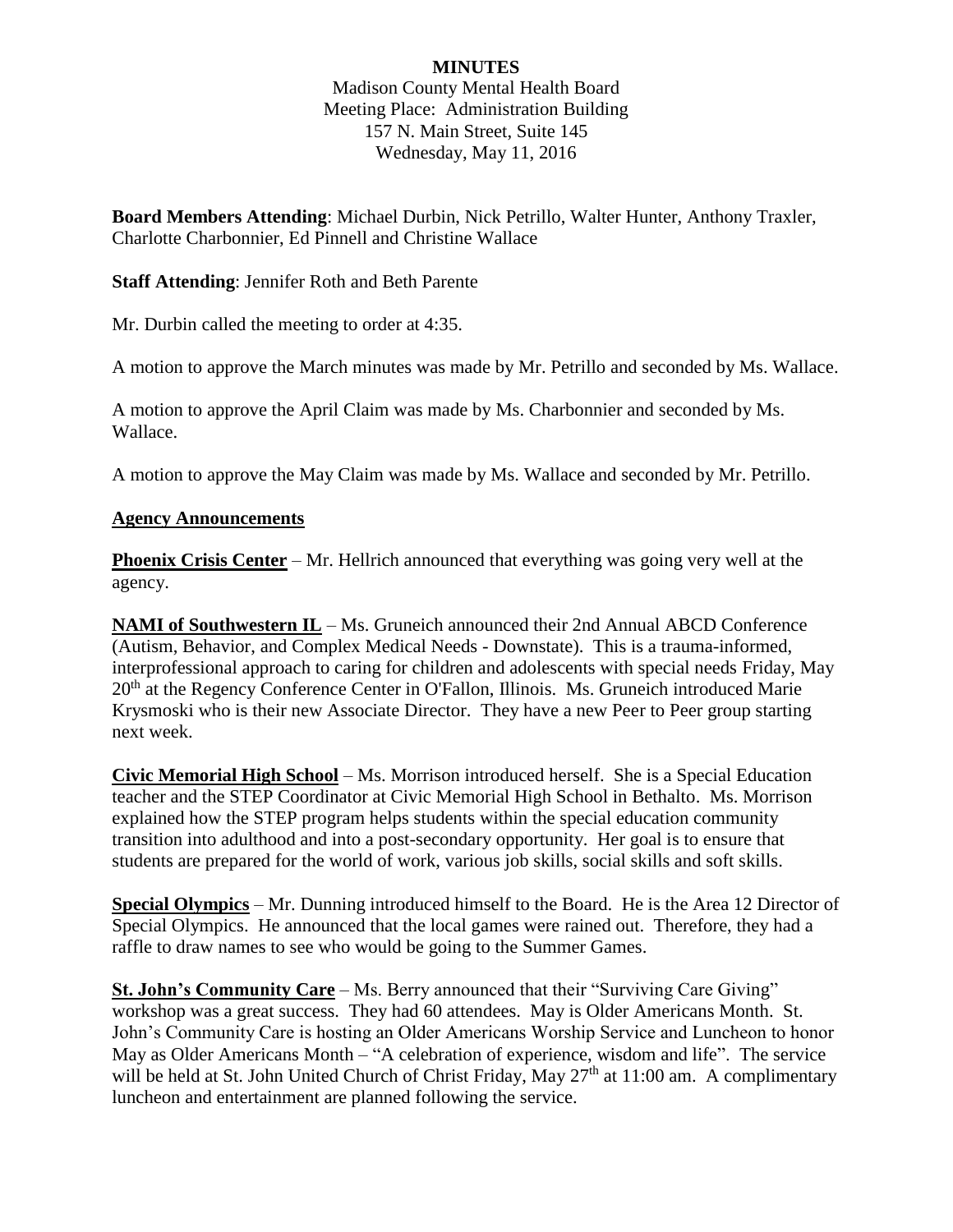**Madison County Child Advocacy Center** – Ms. Cohan announced that they served 650 children in 2015. They have conducted the most interviews in the state of Illinois except for Chicago. They are working on getting a new logo. The counseling contracts are going very well and they are keeping very busy.

**Highland Community Unit School** - Ms. Phillips attended our meeting to explain to the Board about their 2016-17 (school year) funding request for their VIP Program (Very Important Principles). Ms. Phillips said this is a major factor in promoting social emotional skills, and maintaining good mental health and safety for the students and community. She thanked the Board for their past support.

**Heartlinks** – Ms. Cuddeback explained to the Board their agency is very busy. They are finishing up with the schools but will continue keeping busy with their support groups during the summer months. This summer they will participate in the State Police Team Illinois Youth Camp providing "QPR" suicide prevention trainings.

**CASA of Southwestern IL** – Ms. White informed the Board that their agency is 28 years old and have been in Madison County for four years. Last year they served 100 children. Ms. White also talked about their Superheroes Night at the Grizzlies Stadium in which they were requesting System Development Funding. This is their  $2<sup>nd</sup>$  year of hosting this event.

**New Opportunities** – Ms. Winte announced their mouse race was well attended. They are collecting old shoes as part of a fundraising campaign and the agency will receive money in return.

### **Financial Requests**

Special Olympics requested \$5,000 to cover a portion of the expenses for athletes from Madison County (1,225 play at local level) who advance from the local competition to the state level. A motion to approve \$5,000 was made by Ms. Wallace and seconded by Ms. Charbonnier.

Madison County Child Advocacy Center requested \$1,500 in support of the 5<sup>th</sup> Annual Kid's Health, Safety & Activity Fair. A motion to approve \$1,500 was made by Mr. Hunter and seconded by Ms. Wallace.

NAMI Southwestern IL requested \$500 to support their 13<sup>th</sup> Annual Mental Health Awareness 5k Race and 1k Walk which also includes public education and awareness as well as vendor tables. A motion to approve \$500 was made by Dr. Traxler and seconded by Mr. Pinnell.

CASA requested \$2,900 in support of the 2<sup>nd</sup> Annual Superheroes Night. A motion to approve \$500 was made by Mr. Hunter and seconded by Ms. Wallace.

Civic Memorial High School requested \$3,000 for the purchase of equipment for the café that students with disabilities operate, gaining job and social skills. A motion to approve \$3,000 was made by Ms. Wallace and seconded by Dr. Traxler.

Highland Community Unit School District requested \$4,782 in support of their VIP (Very Important Principles) program for the 2016-17 school years. A motion to approve \$4,782 was made by Mr. Pinnell and seconded by Dr. Traxler.